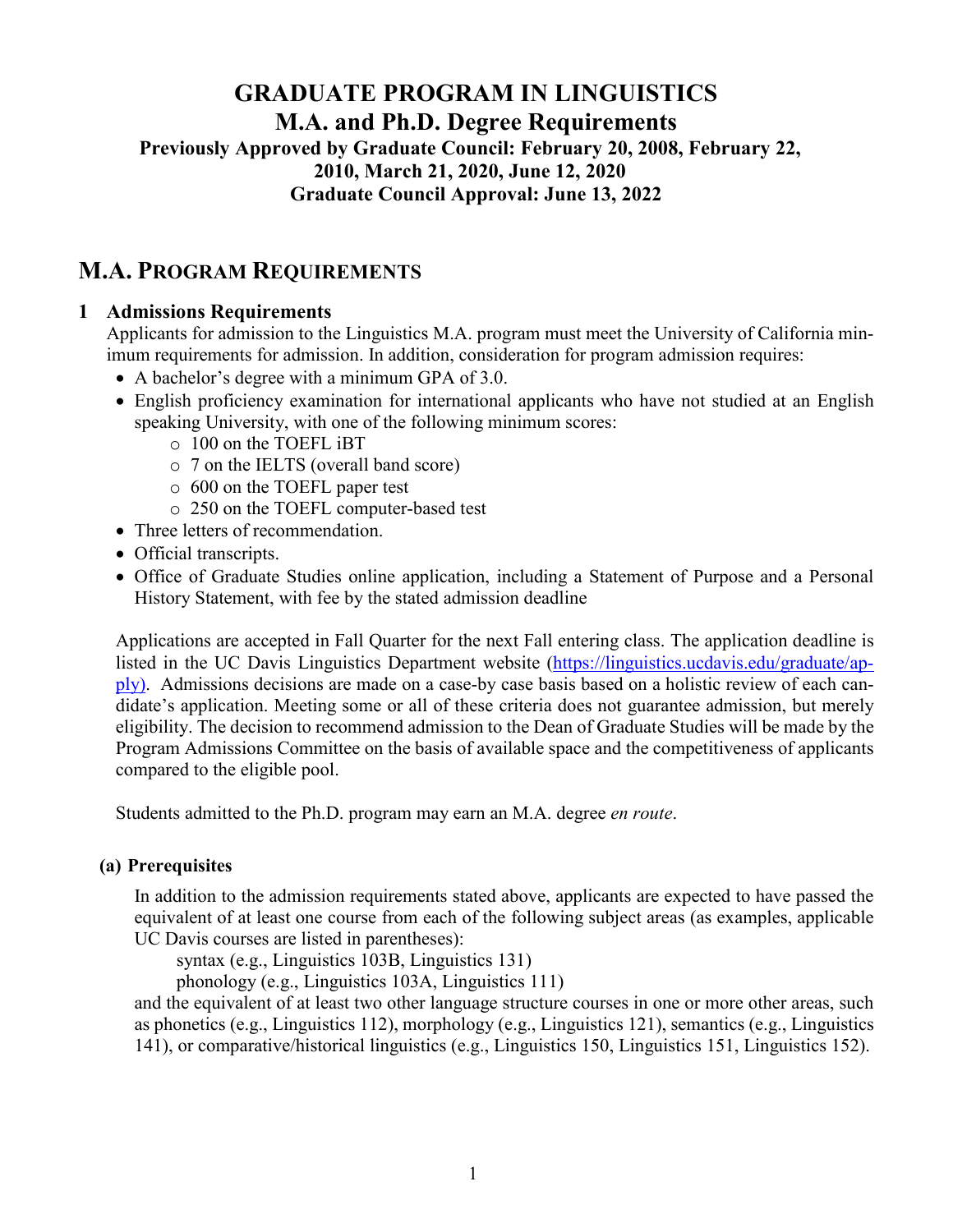### **(b) Deficiencies**

Coursework deficiencies (missing prerequisites) should be made up by the end of the first academic year following initial enrollment by earning a letter grade of "B" or better in courses approved by the graduate advisor.

### **2 Master's Plan**

This program offers an M.A. degree following PLAN II. At a minimum, 36 units of coursework are required, at least 18 of which must be graduate level courses in the major field. A comprehensive final examination in the major subject is required of each candidate. No thesis is required.

### **3 Course Requirements**

#### **a) Core courses (8 units)**

- LIN 211 Advanced Phonological Theory and Analysis OR LIN 212 Advanced Phonetics (4 units)
- LIN 231 Advanced Syntactic Theory and Analysis (4 units)

#### **b) Elective courses (28 units)**

28 units of additional coursework (exclusive of 299, 396 and prerequisite units), chosen with the guidance and approval of the graduate advisor. All courses must be selected from among those that can satisfy course requirements for the Ph.D. degree (see section 3 of the Ph.D. Requirements), for example:

- LIN 241 Advanced Semantics (4 units)
- LIN 250 Principles of Typological Linguistics (4 units)
- LIN 251 Principles of Historical Linguistics (4 units)
- LIN 253 Speech Perception (4 units)
- LIN 260 Variation in Speech Communities (4 units)
- LIN 263 Discourse Analysis: Text in Context (4 units)
- LIN 264 Current Issues in Language and Gender (4 units)
- LIN 275 Neurobiology of Language (4 units)
- LIN 280 Theories of Second Language Acquisition (4 units)
- LIN 281 Research Methods in TESOL/SLD (4 units)
- LIN 282 Individual and Social Aspects of Bilingualism (4 units)
- LIN 283 Politics of Bi and Multilingual Literacies (4 units)

LIN 289 Pedagogical Applications of Second Language Acquisition Theory (4 units)

#### **c) English Language Requirement**

Students who have not obtained a previous degree at an approved English-medium institution or demonstrated English-language proficiency through an appropriate exam (e.g. TOEFL) are required to complete appropriate English-language courses, as described in the policy *Graduate Student Course Requirements – English as Second Language* [\(GC2018-02\)](https://grad.ucdavis.edu/sites/default/files/upload/files/grad-council/gc2018-02_policy_on_graduate_student_course_requirements_english_as_second_language.pdf). Courses taken in satisfaction of this requirement do not count towards the units required for graduation.

#### d) **Summary**

M.A. students must complete 36 units of coursework (exclusive of 299, 396, and prerequisite units), which include 8 units of core coursework, and 28 elective units. Full-time students must enroll for 12 units per quarter including research, academic and seminar units. Courses that fulfill any of the program course requirements may not be taken S/U unless the course is normally graded S/U. Once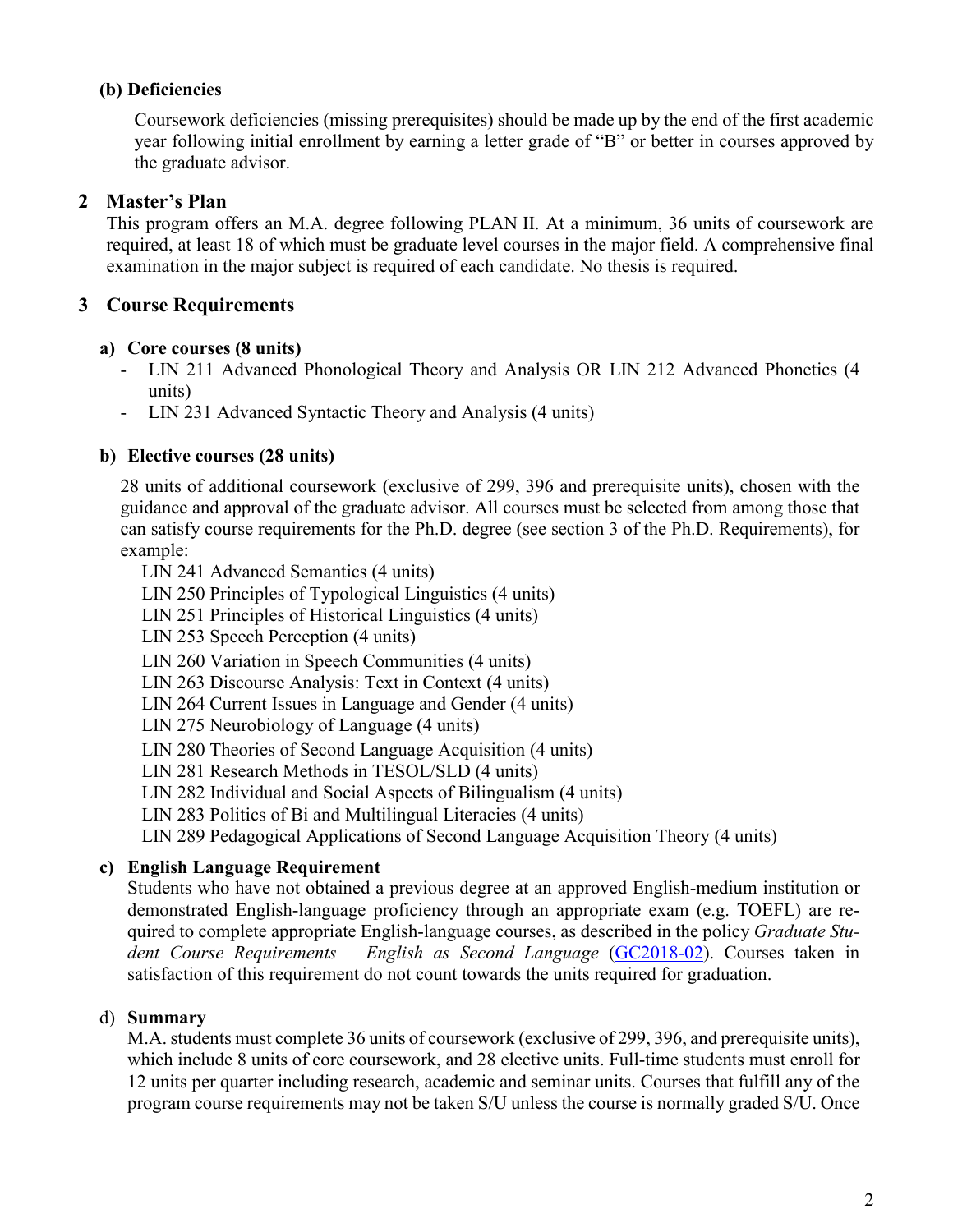course unit requirements are completed, students can take additional classes as needed while completing their Comprehensive Examination (Plan II), although the 12 units per quarter are generally fulfilled with a research class (299) and perhaps seminars. Per UC regulations students should not ordinarily enroll in more than 12 units of graduate level courses (200) or more than 16 units of combined undergraduate and graduate level (100, 200, 300) courses per quarter.

## **4 Special Requirements**

## **(a) Language Other than English**

All students must have basic proficiency in a language other than English, as demonstrated by one of the following:

- being a native speaker of a language other than English,
- attending a post-secondary school, for at least two years, in which English is not the language of instruction,
- satisfying (prior to enrollment in the program) the equivalent of the foreign language requirement of the undergraduate major in Linguistics at UC Davis (https://ucdavis.pubs.curricunet.com/Catalog/lin), or
- passing either a reading exam or a speaking exam administered by a faculty member of the Linguistics graduate program or a proxy designated by the graduate advisor.

The reading exam involves translating a 500-word passage into English within two hours, with the assistance of a dictionary. A passing score requires both accurately translating the major points of the text into English and constructing the translation so that it makes sense in English. The speaking exam consists of a 5-10 minute conversation in a language other than English. A passing score requires showing ability to ask and answer questions on topics beyond the most immediate needs, such as personal history and leisure time activities. Either kind of exam can be administered for a signed language such as ASL, by using the visual or gestural modality corresponding to reading or speaking. The graduate advisor arranges the appropriate exam within four weeks from a written request from the student. The request must specify the type of exam (reading or speaking) and the language. If an exam is not passed, it may be retaken after further preparation. However, this requirement must be satisfied no later than the end of the  $6<sup>th</sup>$  quarter of study.

## **(b) Change in Degree Objective**

Students whose initial degree objective is the M.A. degree may request to change their objective to the Ph.D. degree by submitting a petition to the admissions committee by January 15 for consideration for enrollment in the next Fall quarter. Such requests will be considered using the same strict criteria used for regular applications to the Ph.D. program. A recommendation for approval of the request will normally be contingent on completion of all requirements for the M.A. degree. Once a proposed change is approved by the admissions committee and the chair of the Linguistics graduate program and any contingencies have been met, the change can be made using the Change of Degree Objective form available from the Registrar's Office: [http://registrar.ucdavis.edu/local\\_re](http://registrar.ucdavis.edu/local_resources/forms/D065-graduate-major-degree-change.pdf)[sources/forms/D065-graduate-major-degree-change.pdf](http://registrar.ucdavis.edu/local_resources/forms/D065-graduate-major-degree-change.pdf)

## **5 Advising Structure and Mentoring**

The GRADUATE ADVISORS are recommended for appointment by the chair of the Linguistics graduate program to the Dean of Graduate Studies. Graduate Advisors play a consultative role in the formation of the comprehensive examination committee (as discussed in section 8) and are a resource for information on academic requirements, policies and procedures, and registration information. Each student is initially assigned to one of the graduate advisors by the chair of the graduate program. Graduate advisors may serve as the chair of the comprehensive exam committee. Students may, at any time,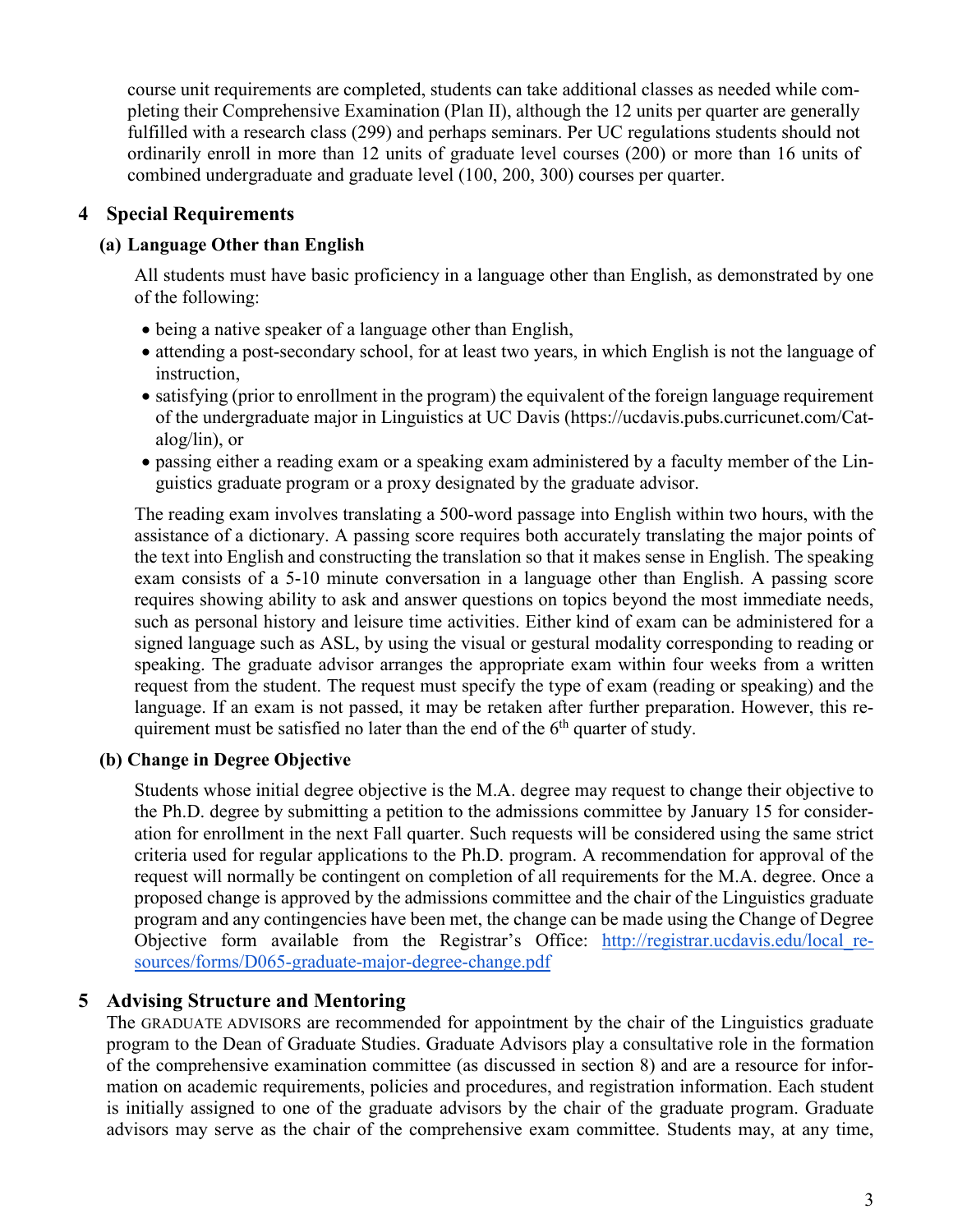request a different graduate advisor assignment, if a choice is available. The MENTORING GUIDELINES can be found on Graduate Studies web site at [https://grad.ucdavis.edu/sites/default/files/up](https://grad.ucdavis.edu/sites/default/files/upload/files/grad-council/mentoring.pdf)[load/files/grad-council/mentoring.pdf.](https://grad.ucdavis.edu/sites/default/files/upload/files/grad-council/mentoring.pdf)

### **6 Committees**

#### **(a) Admissions Committee**

Once the completed application, all supporting material, and the application fee have been received, the application will be submitted to the ADMISSIONS COMMITTEE. The admissions committee consists of four faculty members from the Linguistics graduate program. Based on a review of the entire application, a recommendation is made to accept or deny an applicant's request for admission. That recommendation is forwarded to the Dean of Graduate Studies for final approval of admission. Notification of admissions decisions will be sent by Graduate Studies. Applications are accepted in Fall Quarter for the next Fall entering class. The application deadline is listed in the UC Davis Linguistics Department website [\(https://linguistics.ucdavis.edu/graduate/apply\)](https://linguistics.ucdavis.edu/graduate/apply).

#### **(b) Course Guidance**

The graduate advisor assists students in understanding the course requirements and in selecting courses. In selecting courses, students should take into account the Academic Senate regulation that all students must be enrolled in at least 12 units of coursework each quarter. This unit requirement can be satisfied with courses that meet the course requirements specified in section 3 and section 1a, as well as 299 (research) and 396 (teaching practicum) units.

#### **(c) Comprehensive Examination Committee**

The student, in consultation with the graduate advisor, nominates a chair and two other faculty members to serve on the COMPREHENSIVE EXAMINATION COMMITTEE. These nominations are approved by the chair of the Linguistics graduate program. The committee, which is to be constituted no later than the end of the 4<sup>th</sup> quarter of study, guides the student's research, culminating in a paper that demonstrates a comprehensive understanding of his or her field of study, and determines the outcome of the exam, following the procedure discussed in section 8.

#### **7 Advancement to Candidacy**

Students must file an official application for Candidacy for the Degree of M.A. after completing onehalf of their course requirements and at least one quarter before completing all degree requirements. The Candidacy for the Degree of Master form can be found online at [http://www.gradstudies.ucda](http://www.gradstudies.ucdavis.edu/forms/)[vis.edu/forms/.](http://www.gradstudies.ucdavis.edu/forms/) A completed form includes a list of courses the student will take to complete degree requirements. If changes must be made to the student's course plan after s/he has advanced to candidacy, the graduate advisor must recommend these changes to Graduate Studies. Students must have their graduate advisor sign the candidacy form before it can be submitted to Graduate Studies. If the candidacy is approved, the Graduate Studies will send a copy to the appropriate graduate staff person and the student. If the Graduate Studies determines that a student is not eligible for advancement, the department and the student will be told the reasons for the application's deferral. Some reasons for deferring an application include: grade point average below 3.0, outstanding "I" grades in required courses, or insufficient units.

#### **8 Comprehensive Examination Requirements**

After advancement to candidacy and no later than the end of the  $6<sup>th</sup>$  quarter of study, each student must present to a faculty committee a research paper (henceforth COMP PAPER), the evaluation of which constitutes a COMPREHENSIVE EXAMINATION. This is to be a 30-50 page report on a topic in linguistics,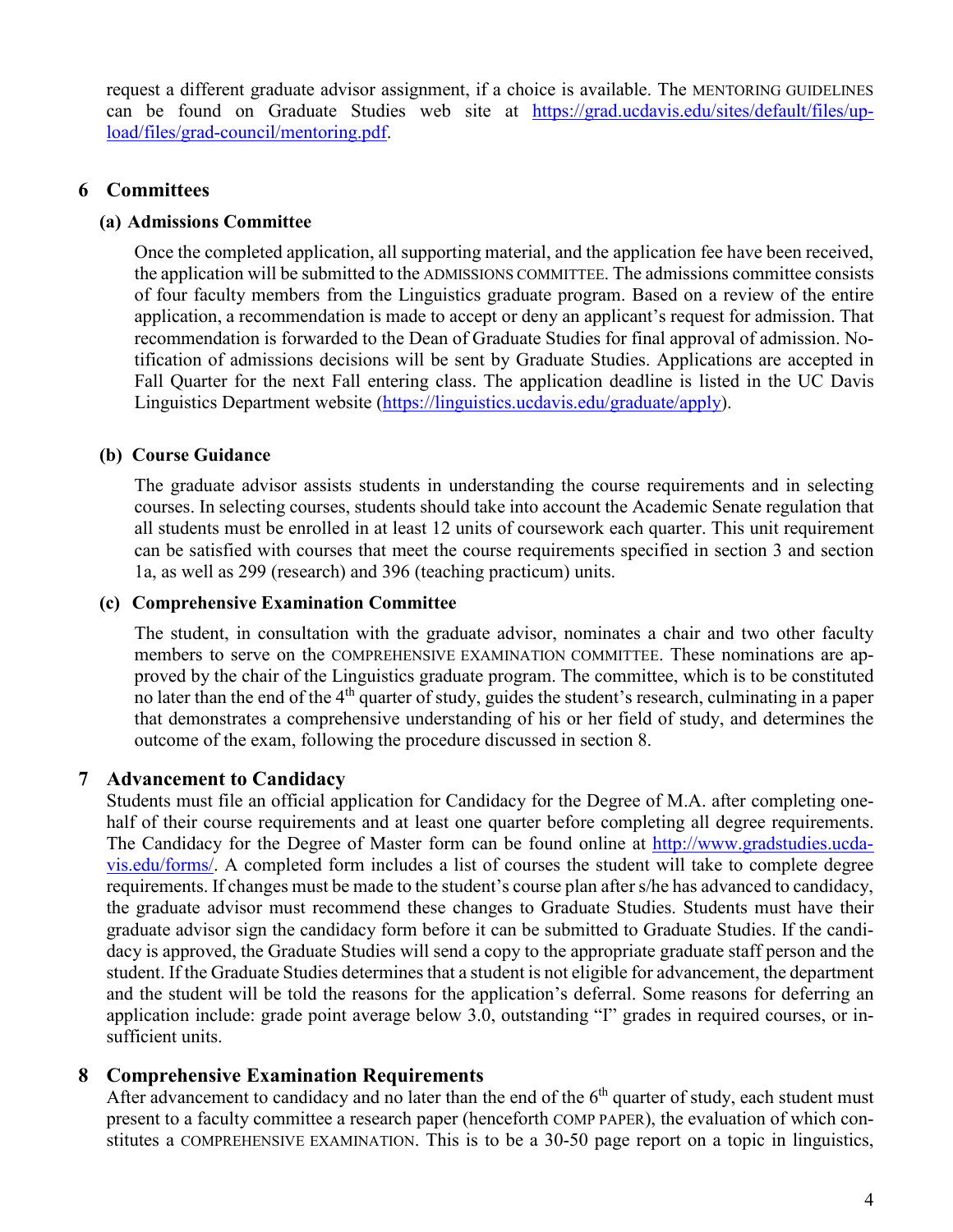which needs to demonstrate a comprehensive understanding of the student's field of study and how this topic is situated in it. It should address a particular problem, showing awareness of different methodological avenues for addressing this problem, and present a clear argument concerning a solution. The COMP PAPER will be evaluated by a COMPREHENSIVE EXAMINATION COMMITTEE, whose membership is discussed in section 6c. The committee will be constituted and the student will provide the members with a two-page abstract summarizing the plan for the paper no later than the end of the 4<sup>th</sup> quarter of study. All committee members are expected to read and comment on the COMP PAPER within four weeks. Upon failure of a committee member to comply with the 4-week deadline, the Graduate Advisor may reconstitute the committee which will then be conveyed to the Dean of Graduate Studies for approval. This policy does not apply to summer periods for faculty holding 9-month appointments. The committee will provide feedback on the plan and guidance, as needed, on the research and writing*.* The committee must give the COMP PAPER a score of pass (P) or not pass (NP). Only a score of P by unanimous decision satisfies the comprehensive examination requirement for the M.A. degree. If there is a score of NP and the graduate advisor concurs, the student will be given the opportunity to revise and resubmit the paper no later than the end of the  $10<sup>th</sup>$  week of the subsequent quarter, in which case s/he must be enrolled or in filing fee status. If there is no resubmission or there is and the committee does not change the score to P, the graduate advisor will recommend to Graduate Studies that the student be disqualified from the program.

#### **9 Normative Time to Degree**

The NORMATIVE TIME TO DEGREE for the M.A. in Linguistics is 6 quarters.

#### **10 Typical Timeline and Sequence of Events**

Coursework for the degree is normally completed by the end of the  $6<sup>th</sup>$  quarter. Advancement to candidacy normally occurs in the  $5<sup>th</sup>$  quarter.

The example below illustrates a typical sequence of events for a student with a bachelor's degree in a social science, but not in Linguistics. A student with an undergraduate degree in Linguistics would not take the undergraduate prerequisites, and instead take additional electives or LIN 299 (research) units.

|        | Fall                                                                                     | Winter                                                                                                            | Spring                                                                                                            |
|--------|------------------------------------------------------------------------------------------|-------------------------------------------------------------------------------------------------------------------|-------------------------------------------------------------------------------------------------------------------|
| Year 1 | LIN 103A Linguistic<br>Analysis I: Phonetics,<br>Phonology, Morphology<br>(prerequisite) | LIN 112 Phonetics (pre-<br>requisite)<br>LIN 103B Linguistic                                                      | LIN 131 Introduction to<br>Syntactic Theory (pre-<br>requisite)                                                   |
|        | Elective (e.g. PHI 237<br>Philosophy of Language)                                        | Analysis II: Morphology,<br>Syntax, Semantics (pre-<br>requisite)                                                 | LIN 212 Advanced Pho-<br>netics                                                                                   |
|        | Elective (e.g. PSC 263)<br>Topics in Cognitive Psy-<br>chology)                          | LIN 396 Teaching Assis-<br>tant Training Practicum<br>(4 units), OR LIN 299<br>Research (4 units), OR<br>elective | LIN 396 Teaching Assis-<br>tant Training Practicum<br>(4 units), OR LIN 299<br>Research (4 units), OR<br>elective |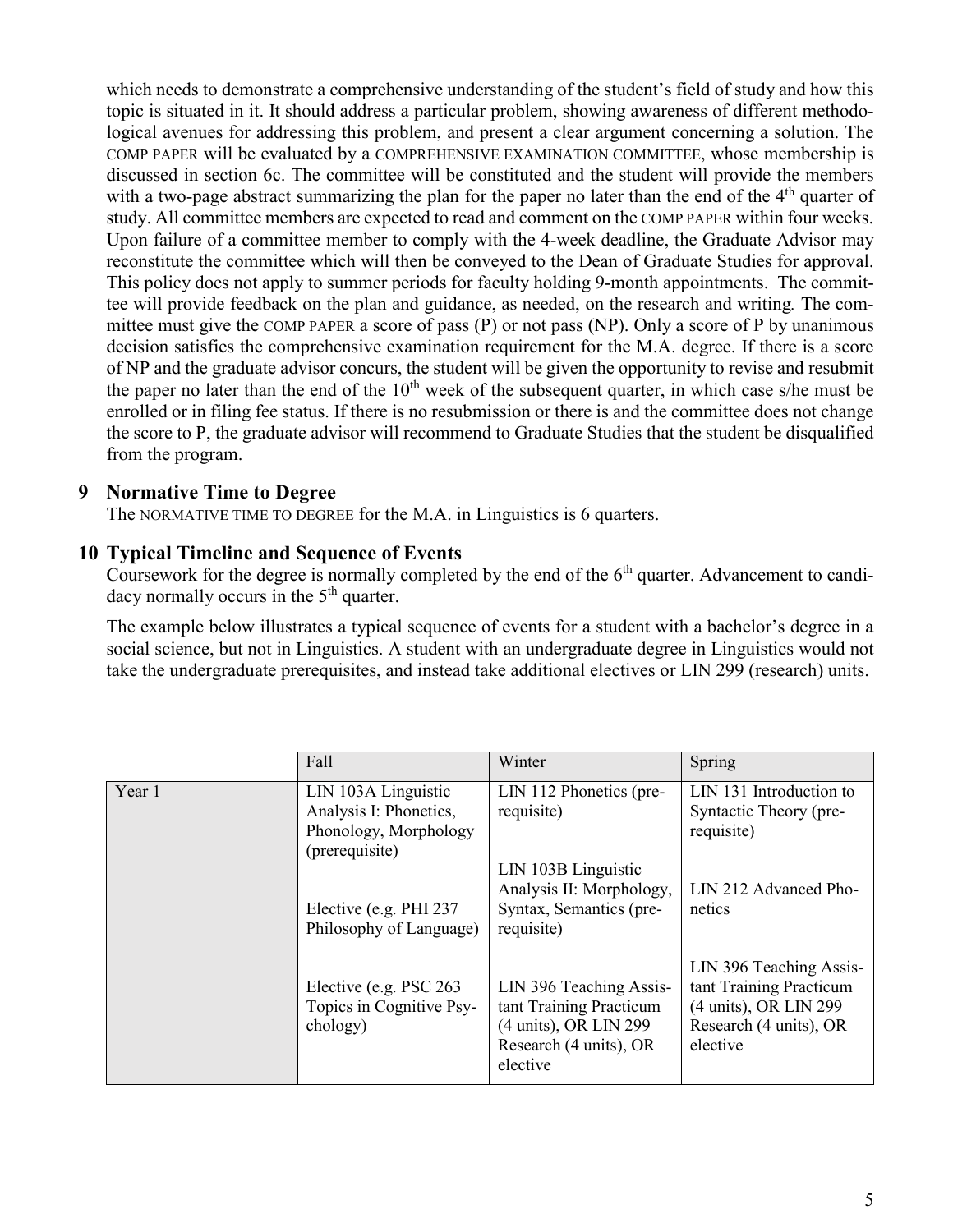| Year 2 | LIN 231 Advanced Syn-<br>tactic Theory and Analy-<br>sis                                                          | LIN 275 Neurobiology<br>of Language                                                                  | LIN 282 Individual and<br>Social Aspects of Bilin-<br>gualism                                      |
|--------|-------------------------------------------------------------------------------------------------------------------|------------------------------------------------------------------------------------------------------|----------------------------------------------------------------------------------------------------|
|        | LIN 260 Variation in<br><b>Speech Communities</b>                                                                 | LIN 250 Principles of<br><b>Typological Linguistics</b>                                              | LIN 263 Discourse Anal-<br>ysis: Text in Context                                                   |
|        | LIN 396 Teaching Assis-<br>tant Training Practicum<br>(4 units), OR LIN 299<br>Research (4 units), OR<br>elective | LIN 396 Teaching Assis-<br>tant Training Practicum,<br>OR LIN 299 Research (4<br>units), OR elective | LIN 396 Teaching Assis-<br>tant Training Practicum,<br>OR LIN 299 Research (4<br>additional units) |
|        | Advancement to MA<br>Candidacy                                                                                    |                                                                                                      | Preliminary Exam com-<br>pleted                                                                    |

# **11 Sources of Funding**

There generally is no funding for students admitted directly into the M.A. program, although they occasionally receive appointments as an academic student employee (e.g., reader, TA).

### **12 PELP, In Absentia, and Filing Fee Status**

Information about PELP (Planned Educational Leave), In Absentia (reduced fees when researching out of state), and Filing Fee status can be found in the Graduate Student Guide: [http://www.gradstud](http://www.gradstudies.ucdavis.edu/forms/)[ies.ucdavis.edu/forms/.](http://www.gradstudies.ucdavis.edu/forms/)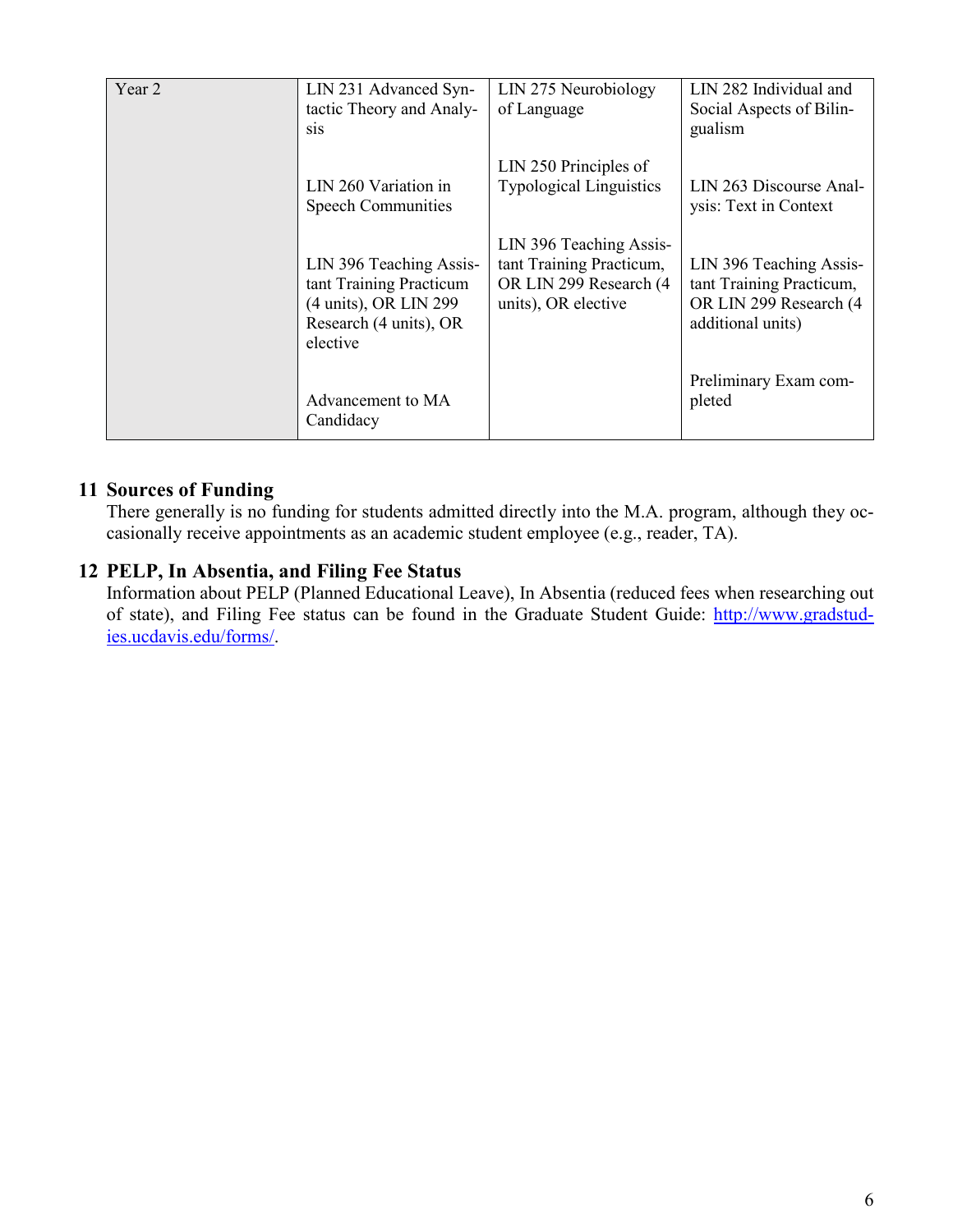# **PH.D. PROGRAM**

#### **1 Admissions Requirements**

Applicants for admission to the Linguistics Ph.D. program must meet the University of California minimum requirements for admission. In addition, consideration for program admission requires:

- A bachelor's degree with a minimum GPA of 3.0 or master's degree in a discipline relevant to Linguistics, including, but not limited to, Philosophy, Psychology, Modern Languages, Communication, and other social sciences and humanities.
- English proficiency examination for international applicants who have not studied at an English speaking University, with one of the following minimum scores:
	- o 100 on the TOEFL iBT
	- o 7 on the IELTS (overall band score)
	- o 600 on the TOEFL paper test
	- o 250 on the TOEFL computer-based test
- Three letters of recommendation.
- Official transcripts.
- A writing sample (such as a term paper or an academic essay).
- Office of Graduate Studies online application, including a Statement of Purpose and a Personal History Statement, with fee by the stated admission deadline.

Admissions decisions are made on a case-by case basis based on a holistic review of each candidate's application. Meeting some or all of these criteria does not guarantee admission, but merely eligibility. The decision to recommend admission to the Dean of Graduate Studies will be made by the Program Admissions Committee on the basis of available space and the competitiveness of applicants compared to the eligible pool.

#### **(a) Prerequisites**

In addition to the admission requirements stated above, applicants are expected to have passed the equivalent of at least one course from each of the following subject areas (as examples, applicable UC Davis courses are listed in parentheses):

syntax (e.g., Linguistics 103B, Linguistics 131)

phonology (e.g., Linguistics 103A, Linguistics 111)

and the equivalent of at least two other language structure courses in one or more other areas, such as phonetics (e.g., Linguistics 112), morphology (e.g., Linguistics 121), semantics (e.g., Linguistics 141), or comparative/historical linguistics (e.g., Linguistics 150, Linguistics 151, Linguistics 152).

#### **(b) Deficiencies**

Coursework deficiencies (missing prerequisites) should be made up by the end of the first academic year following initial enrollment by earning a letter grade of "B" or better in courses approved by the graduate advisor

#### **2 Dissertation Plan**

PLAN B. There is a three member (minimum) dissertation committee, an optional final oral examination (with the decision about whether to require one being made on an individual student basis by the dissertation committee), and no exit seminar.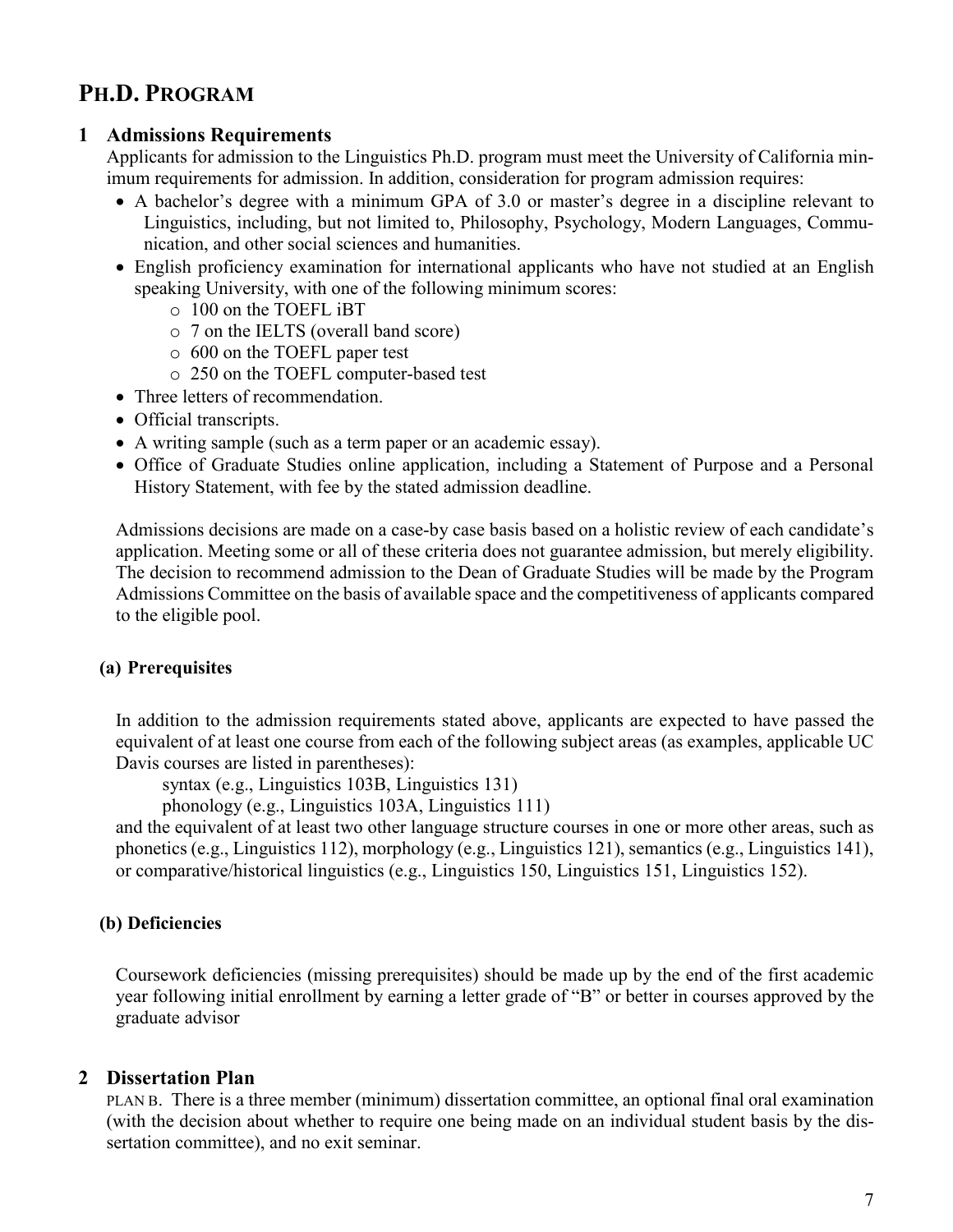# **3 Course Requirements**

*A course used to satisfy one requirement cannot be used to satisfy another requirement.* 

#### **(a) Core Courses: 18 units**

1. LIN 201 Proseminar (total of 2 units) LIN 200A, B or C: Foundations of Linguistics (4 units) LIN 211 Advanced Phonological Theory and Analysis OR LIN 212 Advanced Phonetics (4 units)

LIN 231 Advanced Syntactic Theory and Analysis (4 units)

2. Any *one* of the following courses: LIN 211 Advanced Phonological Theory and Analysis (4 units) LIN 212 Advanced Phonetics (4 units) LIN 241 Advanced Semantics (4 units) LIN 250 Principles of Typological Linguistics (4 units) LIN 251 Principles of Historical Linguistics (4 units)

#### **(b) Research Methods: 4 units**

One course (minimum 4 units) on research methods chosen from the following or in consultation with graduate advisor (other appropriate research courses may exist in Psychology, Education and Native American Studies):

- LIN 260 Variation in Speech Communities (4 units)
- LIN 263 Discourse Analysis: Text in Context (4 units)
- LIN 281 Research Methods in TESOL/SLD (4 units)
- Any 4-unit graduate course focused on linguistic research methods (with the approval of the graduate advisor)

#### **(c) Area of Emphasis Courses: 16 units**

Four courses chosen from *one* area of emphasis, or in consultation with graduate advisor:

i. Multilingualism and Second language acquisition

Four courses, three of which must be from the department of Linguistics:

- LIN 260 Variation in Speech Communities (4 units)
- LIN 264 Current Issues in Language and Gender (4 units)
- LIN 280 Theories of Second Language Acquisition (4 units)
- LIN 281 Research Methods in TESOL/SLD (4 units)
- LIN 282 Individual and Social Aspects of Bilingualism (4 units)
- LIN 283 Politics of Bi and Multilingual Literacies (4 units)
- LIN 289 Pedagogical Applications of Second Language Acquisition Theory (4 units)
- Any 4-unit graduate course focused on linguistic diversity (with the approval of the graduate advisor)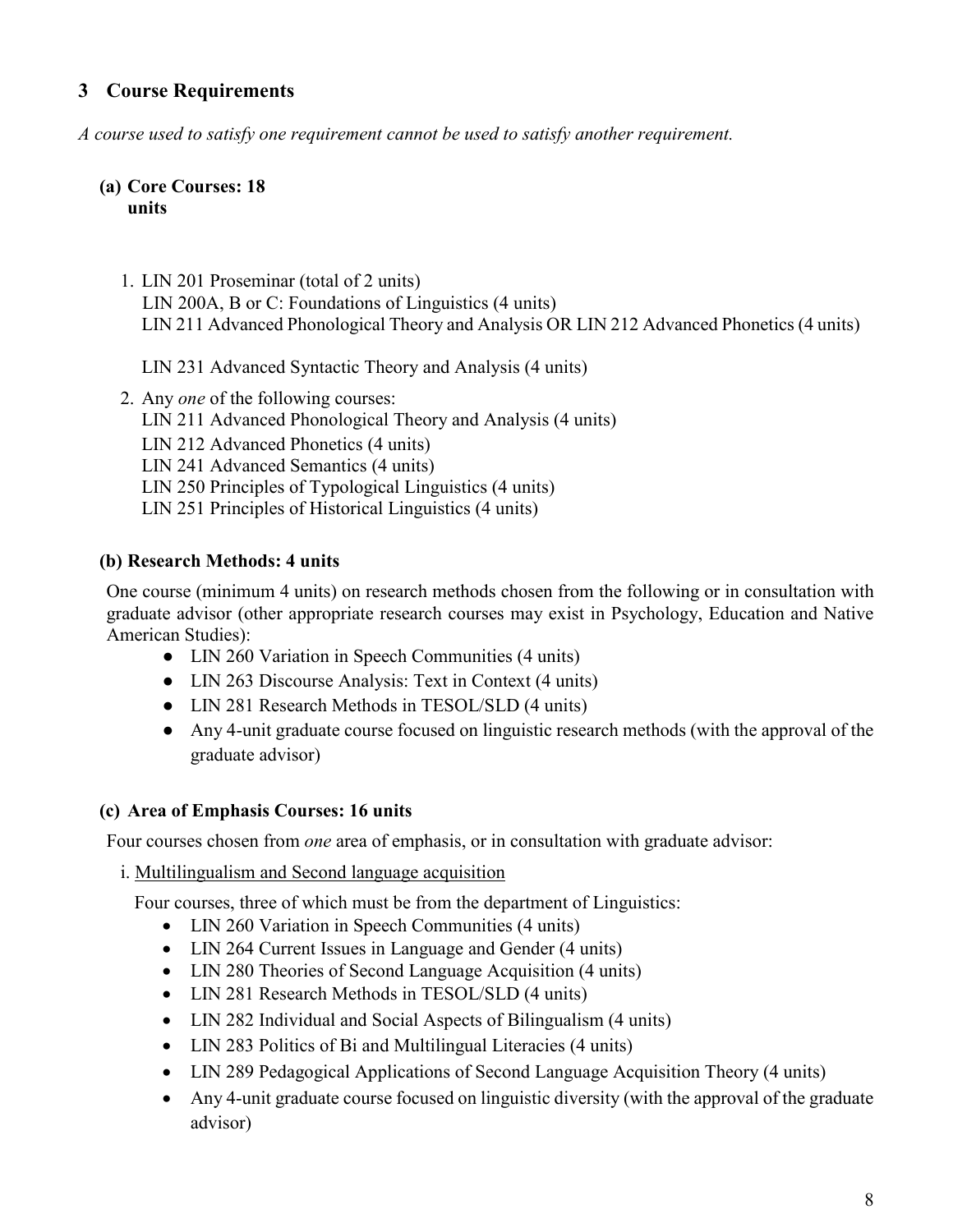### ii. Language Sciences

Four courses, three of which must be from the department of Linguistics:

- LIN 212 Advanced Phonetics (4 units)
- LIN 250 Principles of Typological Linguistics (4 units)
- LIN 253 Speech Perception (4 units)
- LIN 260 Variation in Speech Communities (4 units)
- LIN 275 Neurobiology of Language (4 units)
- LIN 282 Individual and Social Aspects of Bilingualism (4 units)
- PSC 230 Cognitive Psychology (4 units)
- PSC 261 Cognitive Neuroscience (4 units)
- PSC 264 Topics in Psycholinguistics (4 units)
- PHI 237 Philosophy of Language (4 units)
- Any 4-unit graduate course focused on language and cognition, language processing, or neuroscience (with the approval of the graduate advisor)

# **(d) Elective Courses: 12 units**

Under the approval of a graduate advisor, 12 units of additional graduate or upper-division courses in Linguistics or other departments, **not including** 299 (research), 396 (teaching practicum), prerequisite units, or course(s) taken to satisfy the language requirement.

These elective courses may be used to satisfy the requirements of one of the following Designated Emphases [\(https://grad.ucdavis.edu/programs/designated-emphases\)](https://grad.ucdavis.edu/programs/designated-emphases):

- Writing, Rhetoric and Composition
- Native American Studies
- Feminist Theory and Research (affiliation pending)
- Human Rights (affiliation pending)

## **(e) English Language Requirement**

Students who have neither obtained a previous degree at an approved English-medium institution nor demonstrated English-language proficiency through an appropriate exam (e.g. TOEFL) are required to complete appropriate English-language courses, as described in the policy Graduate Student Course Requirements – English as Second Language (GC2018-02). Courses taken in satisfaction of this requirement do not count towards the units required for graduation.

# **(f) Summary**

Ph.D. students must complete at least 50 units of coursework (exclusive of 299, 396, language requirement, or prerequisite units): 18 units in core courses, 4 units in research methods, 16 units in one of two areas of emphasis, as detailed above, and 12 units in elective graduate-level or upper-division courses, to be approved by the graduate advisor. Students must be enrolled in at least 12 units per quarter.

Graduate advisors and/or the major professor assist students in developing a plan of study, which should take into account the Academic Senate Regulation that all students must be enrolled in at least 12 units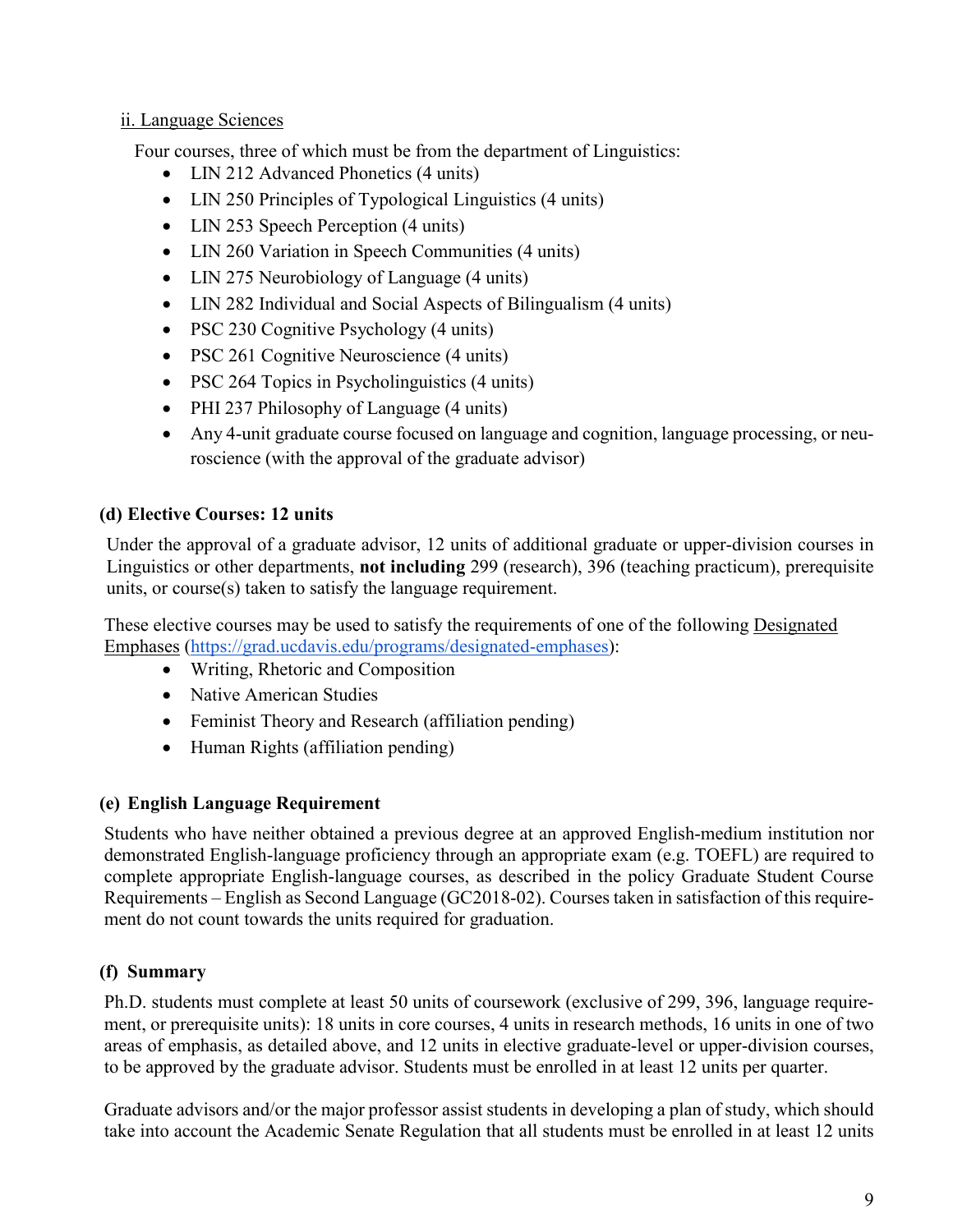of coursework each quarter. This unit requirement can be satisfied with courses that meet the course requirements specified for the PhD degree, as well as 299 (research) and 396 (teaching practicum) units, prerequisites, language study, or other coursework approved by the graduate advisor.

### **4 Special Requirements**

#### **(a) Language Other than English A**

All students must have basic proficiency in a language other than English, as demonstrated by one of the following:

- being a native speaker of a language other than English,
	- attending a post-secondary school, for at least two years, in which English is not the language of instruction,
	- taking coursework in a language other than English at the second-year level, e.g. Spanish 21 at UC Davis, for a letter grade, and receiving at least a B, or
	- passing either a reading exam or a speaking exam administered by a faculty member of the Linguistics graduate program or a proxy designated by the graduate advisor.

The reading exam involves translating a 500-word passage into English within two hours, with the assistance of a dictionary. A passing score requires both accurately translating the major points of the text into English and constructing the translation so that it makes sense in English. The speaking exam consists of a 5-10 minute conversation in a language other than English. A passing score requires showing ability to ask and answer questions on topics beyond the most immediate needs, such as personal history and leisure time activities. Either kind of exam can be administered for a signed language such as ASL, by using the visual or gestural modality corresponding to reading or speaking. The graduate advisor arranges the appropriate exam within four weeks from a written request from the student. The request must specify the type of exam (reading or speaking) and the language. If an exam is not passed, it may be retaken after further preparation. However, this requirement must be satisfied before the qualifying exam.

#### **(b) Language Other than English B**

All students must demonstrate an in-depth understanding of a language in addition to English and the language used to satisfy the requirement in section 4a, either by satisfying in some way the requirement in section 4a for this other language, or by presenting a substantial research paper (at least 30 pages in length) that focuses on and demonstrates an understanding of some aspect of the structure of this language (e.g. phonology). The adequacy of this paper as a demonstration of an understanding of this language will be determined by the graduate advisor or a designee. This paper may be, but need not be, either the PRELIM PAPER (see section 8a) or the doctoral QUALIFYING PAPER (see section 8c), provided that the structure of a qualifying language is addressed. If the paper is the prelim paper or the qualifying paper, it will be evaluated separately as to whether it fulfills the language other than English B requirement. This requirement must be met prior to the doctoral qualifying examination (see section 8b).

#### **5 Committees**

#### **(a) Admissions Committee**

Once the completed application, all supporting material, and the application fee have been received, the application will be submitted to the ADMISSIONS COMMITTEE. The admissions committee consists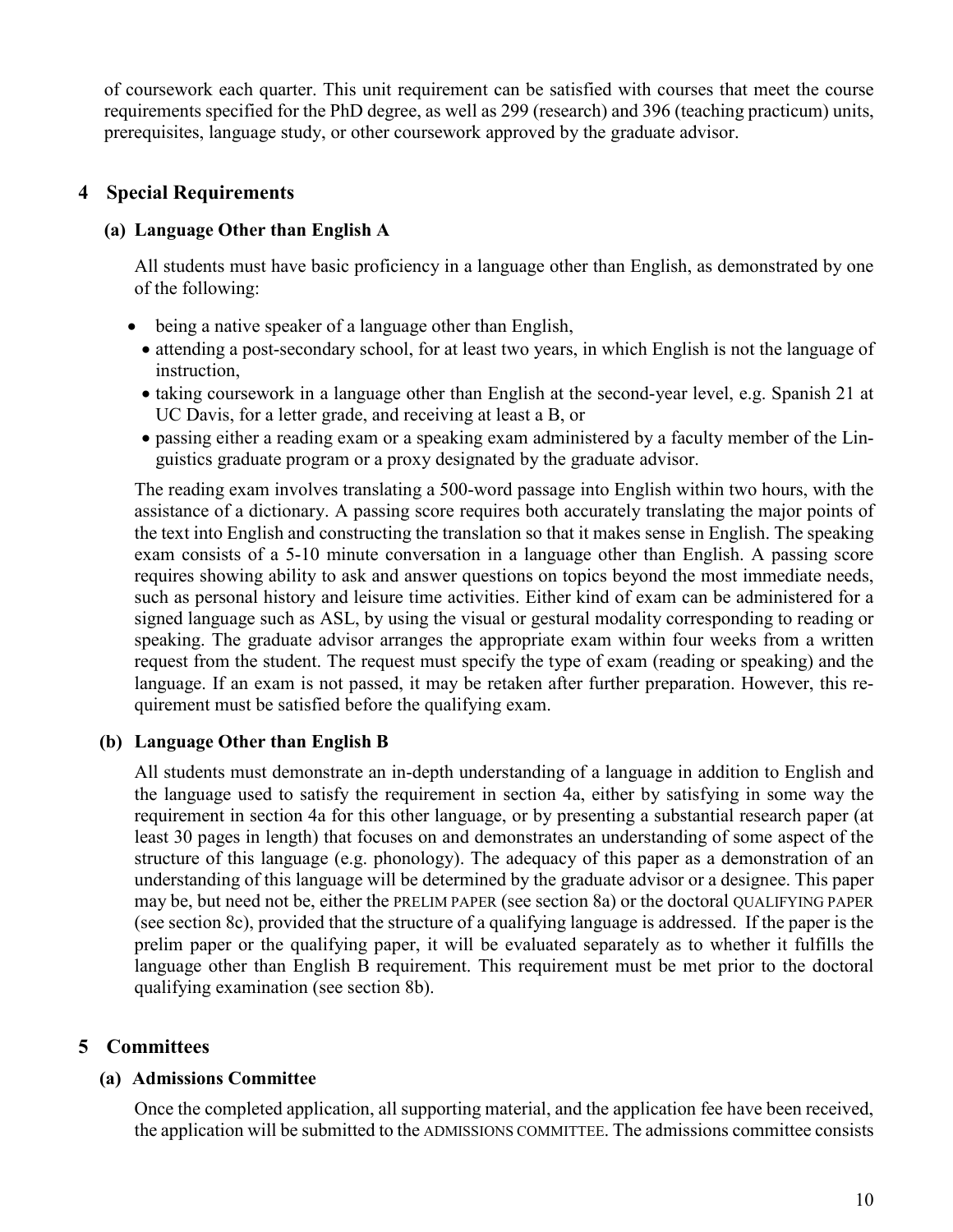of four faculty members from the Linguistics graduate program. Based on a review of the entire application, a recommendation is made to accept or decline an applicant's request for admission. That recommendation is forwarded to the Dean of Graduate Studies for final approval of admission. Notification of admissions decisions will be sent by Graduate Studies. Applications are accepted in Fall Quarter for the next Fall entering class. The application deadline is listed in the UC Davis Linguistics Department website [\(https://linguistics.ucdavis.edu/graduate/apply\)](https://linguistics.ucdavis.edu/graduate/apply).

### **(b) Preliminary Examination Committee**

A graduate advisor, in consultation with the student, nominates a chair and two other faculty members to serve on the PRELIMINARY EXAMINATION COMMITTEE. These nominations are approved by the chair of the Linguistics graduate program. The committee, which is to be constituted no later than the end of the 4th quarter of study, guides the student's research, culminating in a paper that demonstrates a comprehensive understanding of his or her field of study, and determines the outcome of the exam, following the procedure discussed in section 8a.

### **(c) Qualifying Examination Committee**

In consultation with the student and the graduate advisor, the major professor nominates five faculty members to serve on the DOCTORAL QUALIFYING EXAMINATION COMMITTEE. These nominations are submitted to the Office of Graduate Studies for formal appointment and must satisfy the requirements of the Graduate Council Policy on Doctoral Qualifying Examinations (GC2005-02). The major professor must be a member of the committee but cannot be the chair. The committee chair is appointed by the chair of the Linguistics graduate program in consultation with the major professor and the graduate advisor.

#### **(d) Dissertation Committee**

The DISSERTATION COMMITTEE consists of at least three members nominated by the major professor in consultation with the student. It is the student's responsibility to contact the proposed dissertation committee members and to receive their agreement to serve. Member nominations are submitted to the Office of Graduate Studies for formal appointment and must satisfy the requirements of the Graduate Council Policy on Service on Advanced Degree Committees (GC1998-01).

## **6 Advising Structure and Mentoring**

The MAJOR PROFESSOR is the faculty member who supervises the student's research and dissertation and serves as the chair of the dissertation committee. The student selects a major professor from among the Linguistics graduate program faculty, normally within the first 4 quarters of study. This choice is registered with the staff GRADUATE STUDENT COORDINATOR by filling out a major professor form, which is to be signed by the student, the selected faculty member, and the graduate advisor. The choice of major professor may be changed by the student at any time prior to advancement to candidacy, by obtaining the required signatures and re-filing the form. The GRADUATE ADVISORS, who are named by the chair of the Linguistics graduate program, and must be officially appointed by Graduate Studies in order to have signature authority, are responsible for:

- assisting students in selecting prelim committee members and a major professor,
- assisting students in developing and maintaining plans of study,
- playing a consultative role in the formation of the doctoral qualifying examination committee (as discussed in section 5d),
- providing information to students on academic requirements, policies and procedures, and registration information, and
- designating faculty members to administer language exams or evaluate language proficiency to meet the requirements discussed in sections 4a and 4b.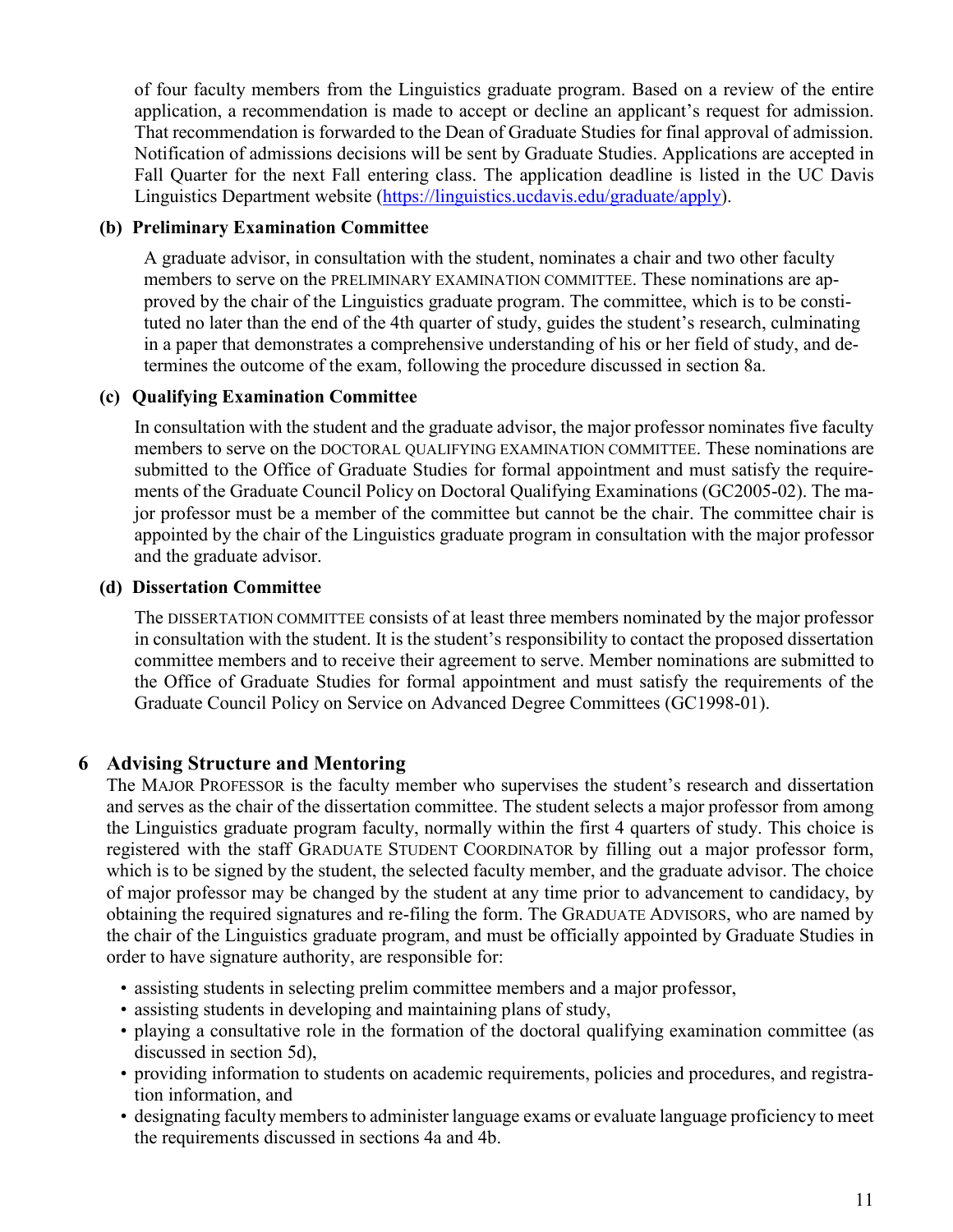Each student is initially assigned to one of the graduate advisors by the chair of the Linguistics graduate program. Students may, at any time, request a different graduate advisor assignment, if a choice is available. The MENTORING GUIDELINES can be found on the Grad Studies web site at [https://grad.ucda](https://grad.ucdavis.edu/sites/default/files/upload/files/grad-council/mentoring.pdf)[vis.edu/sites/default/files/upload/files/grad-council/mentoring.pdf](https://grad.ucdavis.edu/sites/default/files/upload/files/grad-council/mentoring.pdf)

# **7 Advancement to Candidacy**

The student is eligible for ADVANCEMENT TO CANDIDACY after successful completion of all graduate program degree requirements and after passing the doctoral qualifying examination. The student must file the appropriate paperwork with the Office of Graduate Studies and pay the candidacy fee in order to be officially promoted to Ph.D. candidacy. Additional details regarding the doctoral qualifying examination can be found at [https://grad.ucdavis.edu/sites/default/files/upload/files/grad-council/qe\\_pol](https://grad.ucdavis.edu/sites/default/files/upload/files/grad-council/qe_policy_approved_4-1-2011.pdf)[icy\\_approved\\_4-1-2011.pdf.](https://grad.ucdavis.edu/sites/default/files/upload/files/grad-council/qe_policy_approved_4-1-2011.pdf)

# **8 Preliminary Examination, Qualifying Examination and Dissertation Requirements**

## **(a) Preliminary Examination**

After at least 18 units of the course requirements have been completed and no later than the end of the 6th quarter of study, each student must present for evaluation by a faculty committee a research paper (henceforth, PRELIM PAPER), the evaluation of which constitutes a PRELIMINARY EXAMINATION (henceforth, PRELIM). This is to be an approximately 30 page report on a topic in linguistics. It should address a particular problem/issue, showing awareness of different methodological avenues for addressing this problem, and present a clear argument regarding this problem. The prelim paper will be evaluated by a PRELIM COMMITTEE, whose membership is discussed in section 6b. The committee will be constituted and the student will provide the members with a two-page abstract summarizing the plan for the paper no later than the end of the 4th quarter of study. All committee members are expected to read and comment on the PRELIM within four weeks. Upon failure of a committee member to comply with the 4-week deadline, the Graduate Advisor may reconstitute the committee which will then be conveyed to the Dean of Graduate Studies for approval. This policy does not apply to summer periods for faculty holding 9-month appointments. The committee will provide feedback on the plan and guidance, as needed, on the research and writing. The prelim committee can give the prelim paper a score of pass (P), pass Master's level (P-MA), or not pass (NP). If there is a score of NP or P-MA and the graduate advisor concurs, the student will be given the opportunity to revise and resubmit the paper no later than the end of the 10th week of the subsequent quarter, in which case s/he must be enrolled or in filing fee status. If there is no resubmission of a paper with a score of NP or the committee does not assign a score of P or P-MA after the evaluation of a resubmission, the graduate advisor will recommend to Graduate Studies that the student be dismissed from the program.

If a score of P-MA is the final score, either after evaluation of a resubmission or because there is no resubmission, the ultimate degree objective for the student in this program must be changed to M.A., in order for the M.A. degree to be awarded, following the procedure discussed in section 13. A score of P or P-MA on the prelim exam satisfies the comprehensive examination requirement for the M.A. degree. The student earning this score may therefore receive this degree by filing the appropriate paperwork with the Office of Graduate Studies, provided that all other requirements have been met. A student who enters the Ph.D. program after having completed the M.A. degree in Linguistics discussed in the M.A. section of this document will have already passed this prelim exam, since the comprehensive exam of the M.A. program is the same thing.

## **(b) Qualifying Examination**

**i. General information**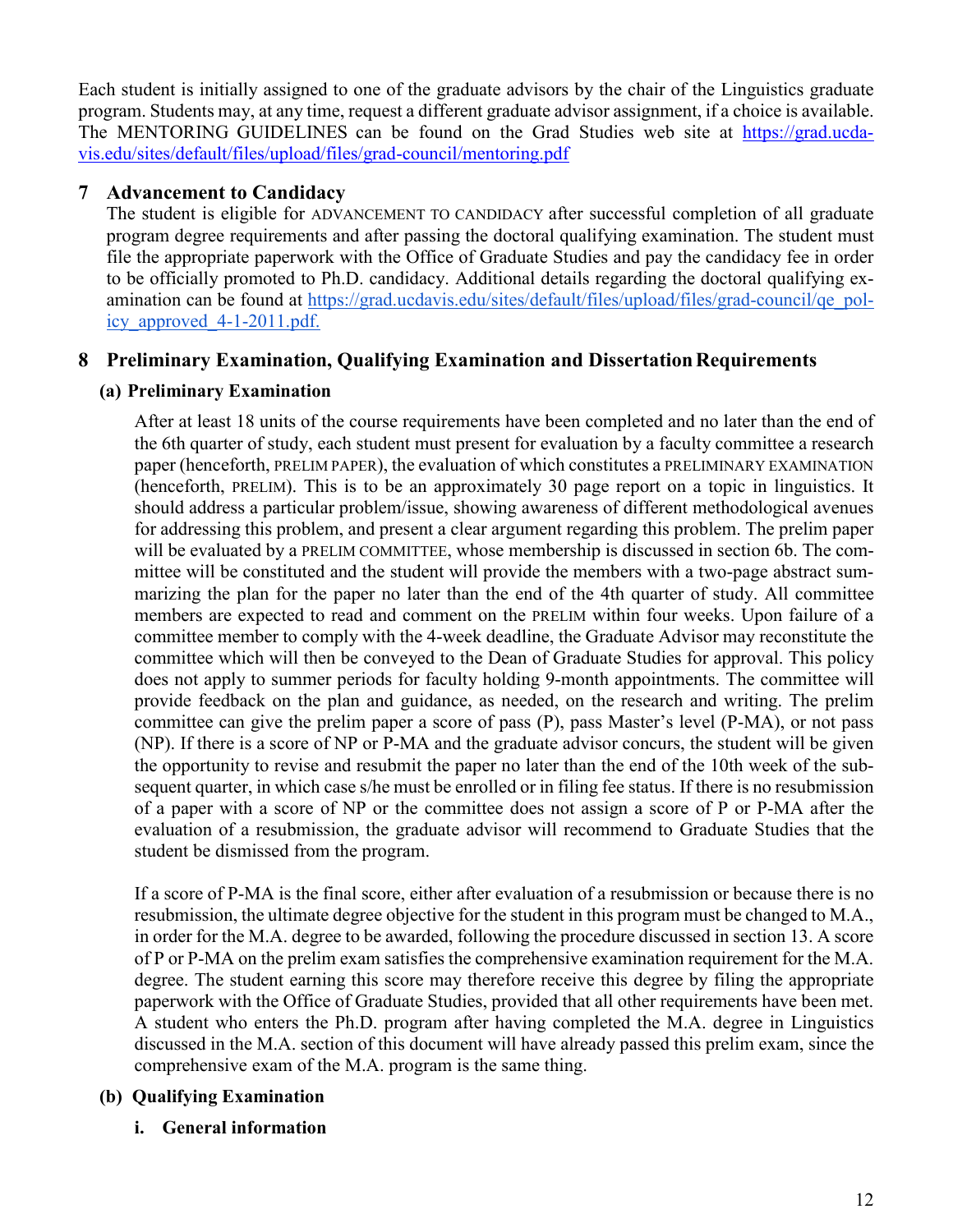- Before advancing to candidacy for a doctoral degree, a student must have satisfied all coursework requirements for the degree, must have passed the preliminary examination discussed in section 8a, must have maintained a minimum GPA of 3.0 in all coursework undertaken, and must have passed the doctoral QUALIFYING EXAMINATION (henceforth, QE) before a committee appointed to administer that examination, as detailed in section 6c.
- All students must complete the course requirements before taking their QE, with the exception that they may be concurrently enrolled in one required course in the quarter in which the QE is taken.
- The QE has both written and oral components.
- A DISSERTATION PROSPECTUS and a doctoral QUALIFYING PAPER (QP) must be provided to members of the QE committee at least 10 days before the exam, which must be taken no later than the end of the 9th quarter after initial enrollment in the Ph.D. program or, for students who have completed the M.A. in Linguistics at UC Davis prior to enrollment in the Ph.D. program, no later than the 6th quarter after initial enrollment in the Ph.D. program.
- Passing the QE, as well as completing all required coursework, makes the student eligible for advancement to candidacy.

### **ii. Written Component of the QE**

- The written portion of the exam consists of (a) the dissertation prospectus, which is a proposal of around 20 pages, and (b) the QP, which is a journal-length research paper on a different topic from the prelim paper (see section 8a). The prospectus should situate the student's dissertation research within the field of linguistics and describe the research aims, hypotheses or research questions, methodology, and progress to date. Both the QP and the dissertation prospectus are to be discussed in the oral exam.
- The QP is to be used by the QE committee to assess the student's ability to satisfy one of the key demands of an academic career in the field: production of publishable research papers. Since articles for publication are often produced in the context of collaborative research, this paper need not be sole-authored. However, in case the student is not the sole author, s/he must have played a substantial role in the research and writing and must provide the QE committee a statement detailing the precise contribution.

#### **iii. Oral Component of the QE**

- The oral portion of the qualifying exam is intended to demonstrate the student's critical thinking ability, powers of imagination and synthesis, and broad knowledge of the field of study.
- The student begins the oral portion of the QE with a short presentation (15-20 minutes), giving an overview of their personal academic trajectory, envisioned dissertation project and a summary of all research accomplished to date. The members of the QE committee may then ask questions concerning the information presented, the dissertation prospectus, and the QP, as well as questions that probe the relationship between the student's research and the general discipline of linguistics.
- The committee is to evaluate the student's qualifications for a respected position as an educator or leader as well as the student's preparation in linguistics and a special area of study within the field, based upon performance on specific parts of the examination, relevant portions of the student's previous academic record, and the student's potential for scholarly research as indicated during the oral examination.

## **iv. QE Outcome**

The QE decision can be pass (P), in which case no conditions may be attached, fail (F), or not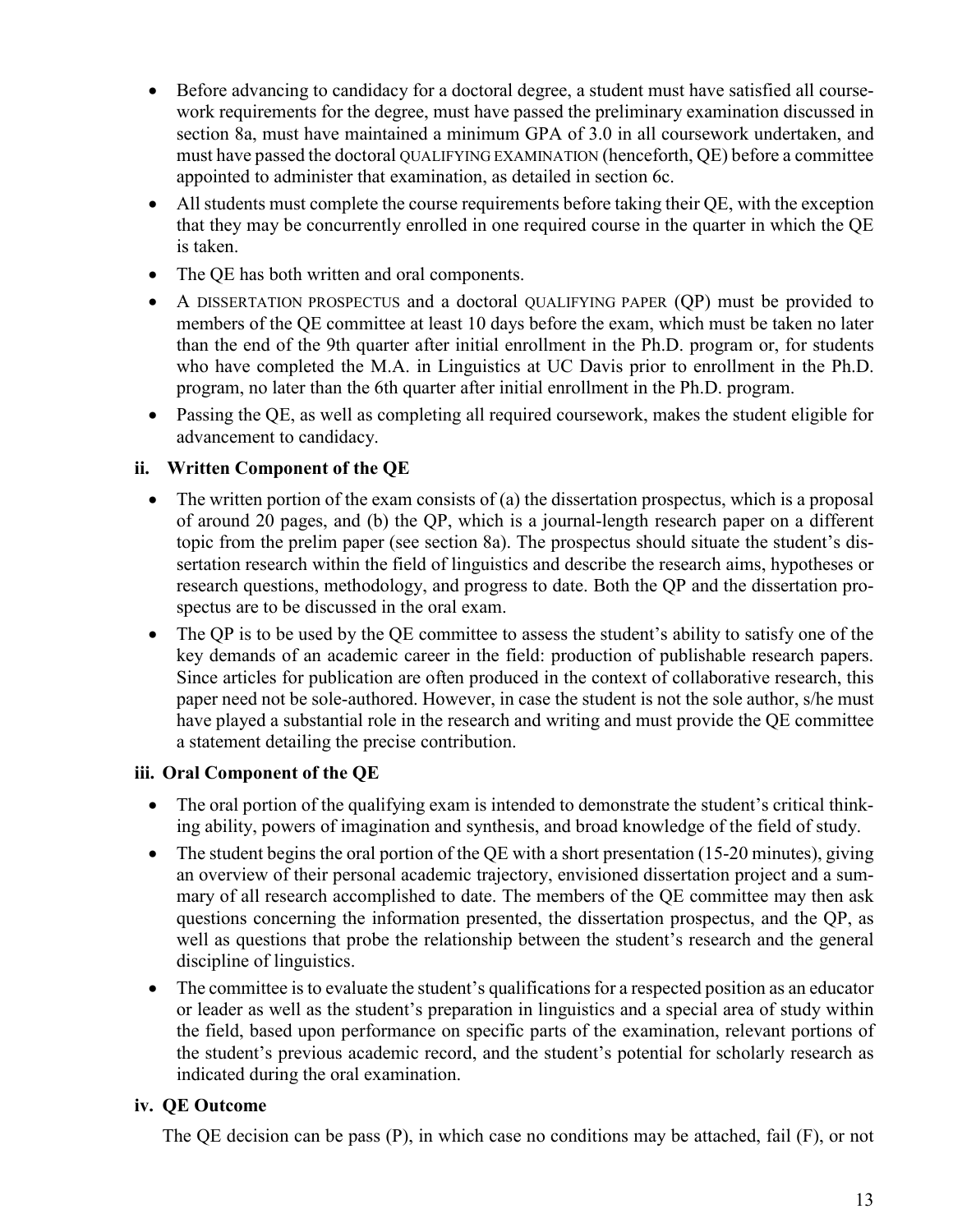pass (NP). In the case of a NP, the committee may impose additional requirements that must be satisfied by the student within a specified timeframe in order to achieve a P or the student may attempt the QE one additional time, after which the only possible decisions are P or F. Additional details on policies governing the doctoral qualifying examination can be found at [https://grad.ucdavis.edu/sites/default/files/upload/files/grad-council/qe\\_policy\\_approved\\_4-1-](https://grad.ucdavis.edu/sites/default/files/upload/files/grad-council/qe_policy_approved_4-1-2011.pdf) [2011.pdf.](https://grad.ucdavis.edu/sites/default/files/upload/files/grad-council/qe_policy_approved_4-1-2011.pdf)

#### **(c) The Dissertation**

- i. Exit Seminar
	- The dissertation follows Plan B with no exit seminar (see section 2).
- ii. Dissertation: General Requirements

Filing of a Ph.D. dissertation with the Office of Graduate Studies is normally the last requirement satisfied by the candidate. The deadlines for completing this requirement are listed each quarter in the campus General Catalog (available online at the website of the Office of the Registrar or from the Bookstore). A candidate must be a registered student or in Filing Fee status at the time of filing a dissertation, with the exception of the summer period between the end of the Spring Quarter and the beginning of Fall Quarter. The PhD. Dissertation will be prepared, submitted and filed according to regulations instituted by the Office of Graduate Studies [http://gradstudies.ucdavis.edu/students/filing.html.](http://gradstudies.ucdavis.edu/students/filing.html) Satisfaction of this requirement must be verified by the Dissertation Committee Chair.

iii. Dissertation

The dissertation is a sole-authored book-length monograph on an appropriate topic in linguistics chosen in consultation with the major professor. The research conducted by the student must be of such character as to show ability to pursue independent research. The dissertation reports a scholarly piece of work of publishable quality that solves a significant scientific problem in the field and is carried out under the supervision of a member of program while the student is enrolled in the program. The dissertation must be submitted to each member of the dissertation committee at least one month before the student expects to make requested revisions; committee members are expected to respond within 4 weeks, not including summer months for nine-month faculty. Informing committee members of progress as writing proceeds helps the members to plan to read the dissertation and provide feedback within this time frame. The major professor or Graduate Advisor should intervene in cases where faculty are not meeting the required timeline. The dissertation must be approved and signed by the dissertation committee before it is submitted to Graduate Studies for final approval. Should the student fall short of making satisfactory progress on the dissertation at any point in time, the Major Professor or the Graduate Advisor should submit an annual assessment, or one or more interim assessments, to Graduate Studies that describes the marginal or unsatisfactory assessment of the student's progress. Should the committee determine at any point that the student's progress is unacceptable for continuation in the program, even with substantial revisions to the work, the program may recommend to the Dean of Graduate Studies that the student be disqualified from the program.

#### **9 Normative Time to Degree**

The NORMATIVE TIME TO CANDIDACY is 9 quarters, and the NORMATIVE TIME IN CANDIDACY is 6 quarters. The NORMATIVE TIME TO DEGREE is therefore 15 quarters. However, if the requirements for the M.A. in Linguistics have been completed at UC Davis prior to enrollment in the Ph.D. program, the time to candidacy can be shorter.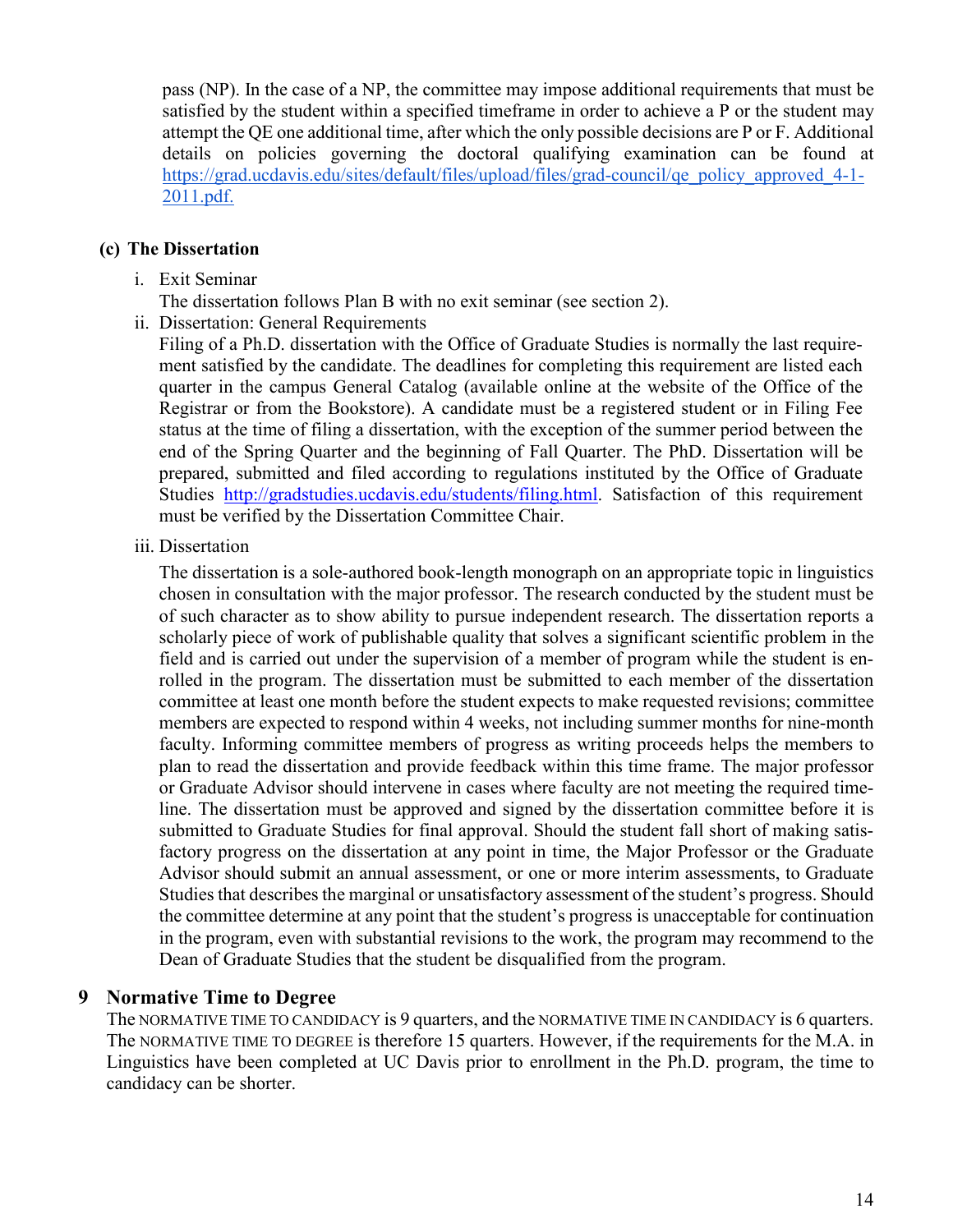## **10 Typical Timeline and Sequence of Events**

Regardless of whether an entering PhD student is required to take one or more prerequisite courses or language courses, or chooses to enroll in a Designated Emphasis, coursework for the degree is normally completed by the end of the 9th quarter (6th quarter if admitted directly from UCD Linguistics MA program). Advancement to candidacy normally occurs in the 9th quarter (6th quarter if admitted directly from UCD Linguistics MA program).

The example below illustrates a typical sequence of events for a student in the language sciences area of emphasis. A student in the Multilingualism and Second Language Acquisition area of emphasis would follow a similar sequence of events, but with courses from the appropriate area of emphasis (see section 3). Students in teaching assistant or graduate research assistant positions would additionally enroll in LIN 396 (Teaching Assistant Training Practicum) or LIN 299 (Research) as appropriate.

|                   | Fall                                                    | Winter                                                   | Spring                                                        |
|-------------------|---------------------------------------------------------|----------------------------------------------------------|---------------------------------------------------------------|
| Year 1            | LIN 200A Foundations<br>of Linguistics I                | LIN 241 Advanced Se-<br>mantics                          | LIN 212 Advanced Phonet-<br>ics                               |
|                   | LIN 231 Advanced<br>Syntactic Theory and<br>Analysis    | LIN 250 Principles of<br><b>Typological Linguistics</b>  | LIN 263 Discourse Analy-<br>sis: Text in Context              |
|                   | PHI 237 Philosophy of<br>Language                       | LIN 205A Topics in Lin-<br>guistic Theory and<br>Methods | LIN 205B Topics in Lin-<br>guistic Theory and Meth-<br>ods    |
|                   | LIN 201 Proseminar                                      | LIN 201 Proseminar                                       |                                                               |
| Year <sub>2</sub> | LIN 260 Variation in<br><b>Speech Communities</b>       | LIN 275 Neurobiology<br>of Language                      | LIN 282 Individual and<br>Social Aspects of Bilin-<br>gualism |
|                   | LIN 253 Speech Per-<br>ception                          | LIN 251 Principles of<br><b>Historical Linguistics</b>   | PSC 264 Topics in Psycho-<br>linguistics                      |
|                   | LIN 280 Theories of<br>Second Language Ac-<br>quisition | PSC 230 Cognitive Psy-<br>chology                        | LIN 205C Topics in Lin-<br>guistic Theory and Meth-<br>ods    |
|                   | Advancement to MA<br>Candidacy                          |                                                          | Preliminary Exam com-<br>pleted                               |
| Year 3            | LIN 299 Research                                        | LIN 299 Research                                         | LIN 299 Research                                              |
|                   | Qualifying Exam Prep-<br>aration                        | Qualifying Exam Prepa-<br>ration                         | Qualifying Exam                                               |